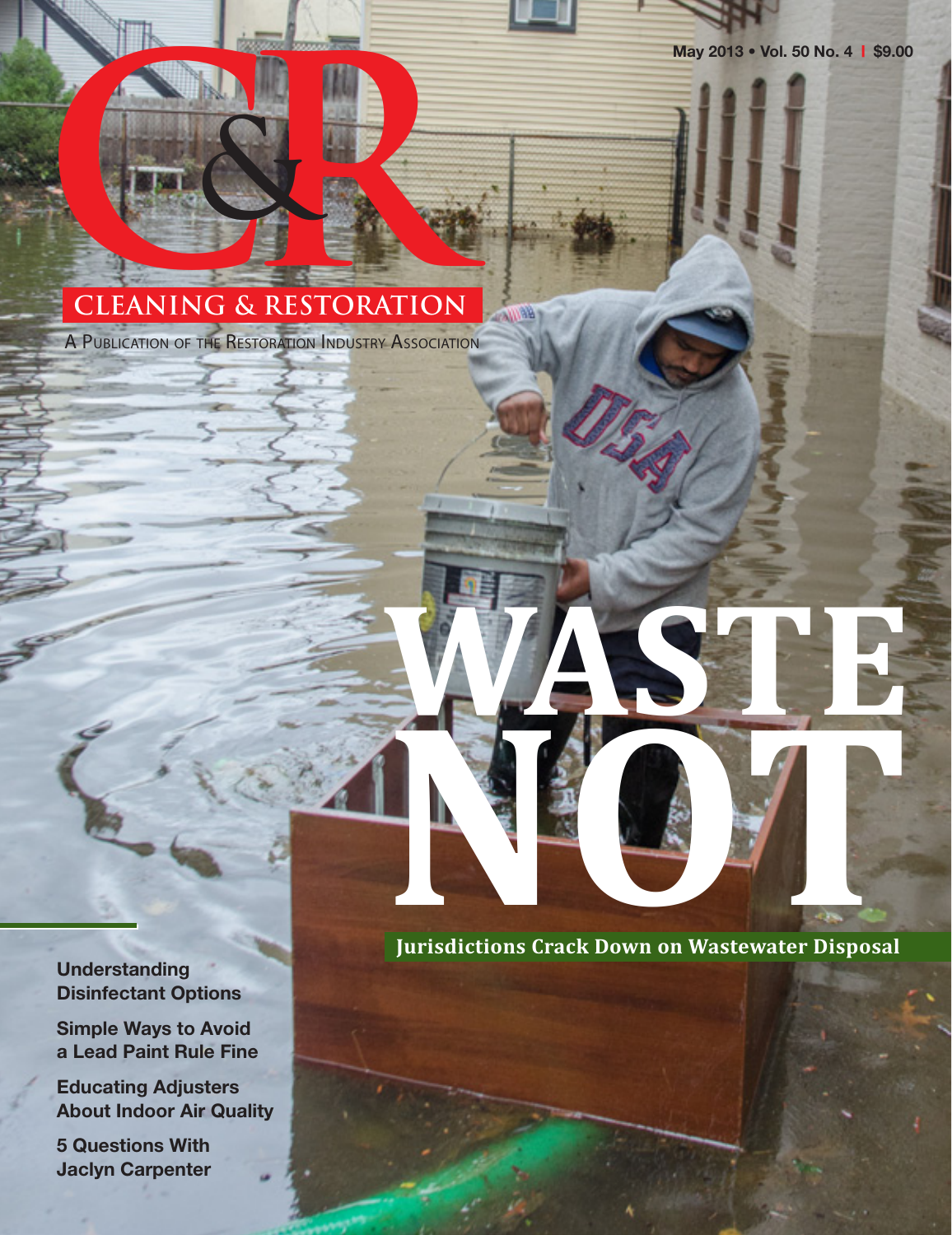*By Michael A. Pinto, CSP, CMP*

### Sometimes Progress Takes a While

*Restorers Begin to See Merit of Foam Cleaning*



ne of the maxims of history is<br>
that the time must be right.<br>
Good ideas come and go every<br>
day, but if they are too early or<br>
too late, they never turn into<br>
much. Understanding this oft-repeated truth that the time must be right. Good ideas come and go every day, but if they are too early or too late, they never turn into is why I am thrilled by some recent developments in the restoration industry that, in large part, are the results of the response to Hurricane Sandy. Despite discussions about it for years, it now appears that the whole idea of using a foam cleaning system for restoration activities is finally gaining some traction.

Foam cleaning is not new. It is been used in the food service industries for nearly 30 years, and various sectors of the agricultural community have been applying cleaning chemicals as foam for more than two decades. But until recently, such a cleaning process was relatively unknown in the restoration industry.

This began to change in 2004. In response to serious water damage and fungal contamination in a church following the Pittsburgh River flooding, Cliff Zlotnick of Microban fame postulated an interesting theory. Given the variety of contaminants in floodwater and the porosity of many of the materials impacted by flooding, he noted that "it must get wetter before it gets better." Cliff had a sense that surface cleaning was not the most effective way to draw some contaminants out of semi-porous materials, such as floor joists and plywood subfloors. Being aware of foam application of cleaners in other industries—even a growing trend of foam pumps for hand cleaners in restrooms—he decided to experiment with foam cleaning for his church mold project. The success of these efforts led Cliff to promote this cleaning technology to the restoration industry through a process that he dubbed "the Pittsburgh Protocol."

#### Some Challenges for Contractors

The Pittsburgh Protocol did get some recognition in the restoration industry and was used to deal with the devastation wreaked by Hurricane Katrina the following year. The idea of using foam cleaning and pressure washing in flooded buildings along the

Gulf Coast was given a boost by the Federal Emergency Management Agency recovery advisory *Initial Restoration for Flooded Buildings.*

One of the main drawbacks to expanding the use of foam cleaning and pressure washing for flood remediation was the fact that some of the necessary equipment was not readily accessible to restoration contractors. This glitch was so evident that an ancillary document to the Pittsburgh Protocol provided detailed steps for building pressure washing "rigs" and adapting existing pumpup sprayers so that they expelled foam rather than a mist.

#### The Sandy Solution

The need for a safe, effective and easy-to-use system for dealing with flood-damaged buildings hit home with the landfall of Hurricane Sandy on Oct. 29, 2012. Storm surge and associated flooding produced water damage in hundreds of thousands of structures from Delaware to Connecticut, with severe impact in New York and New Jersey. While the owners of many commercial structures and residences have insurance proceeds and other financial resources from which they can draw to repair and rebuild, many homeowners do not have access to such funds.

Blessedly, a number of volunteer groups stepped up to assist with the restoration of damaged buildings. But as the days following the hurricane stretched into weeks and then months, problems related to mold continued to grow. One group, All Hands Volunteers (*www.hands.org*), tried to get ahead of the curve and worked with industry experts to develop an effective mold "treatment" for houses that was simple enough for volunteers to apply.

Three elements came together in a program that has been named "The Sandy Solution." The Pittsburgh Protocol has been simplified for use by nonprofessionals, commercial foam-generating equipment is now available, and ATP testers provide immediate feedback regarding the effectiveness of the cleaning process.